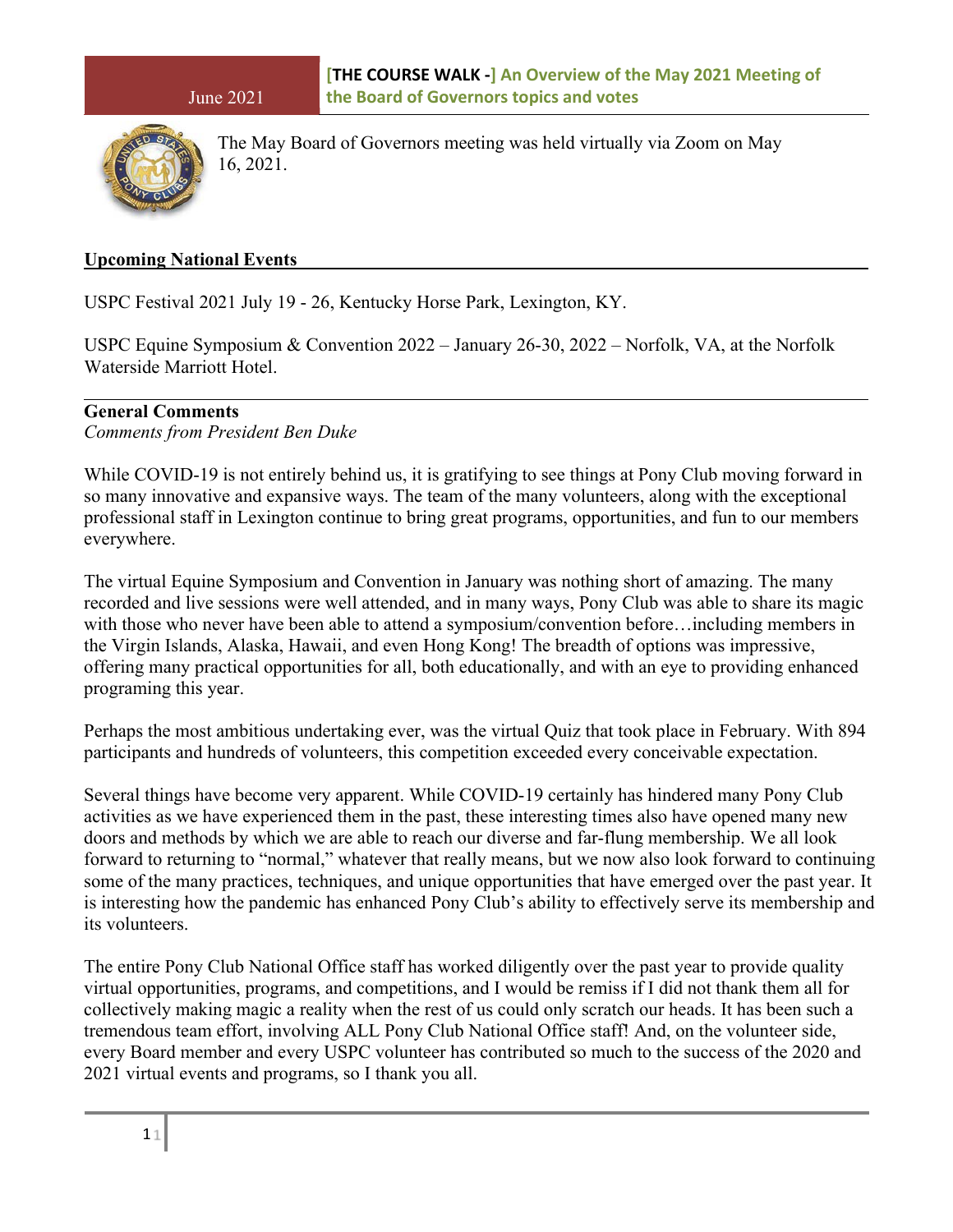The Strategic Planning Committee is busy working through the many recommendations approved by the Board last October. The transformational changes, some of which already have been enacted, will firmly establish Pony Club as the leading Equestrian educational and character development organization anywhere.

# *Comments from Executive Director Teresa Woods*

Thank you to our talented staff and dedicated volunteers, and recognition of their extraordinary efforts in bringing "virtual" to life in Pony Club. Two inaugural events took place in January and February, events that pre-COVID-19 would not have been imaginable, and without the vision and determination of staff and volunteers, even possible.

The 2021 Virtual Equine Symposium and Convention, held in January, was very successful and well attended. More than 500 Pony Club members, volunteers, leaders, and friends joined together to network, learn, and enjoy a variety of live and on demand sessions and activities. The framework that is now built, and the success of the virtual symposium/convention format, opens great future opportunities and potential for participant accessibility and program flexibility.

The Virtual Quiz Rally was a monumental, and commendable effort by National Office team and numerous volunteers. Recognizing that COVID-19 caused the cancellation of Quiz rallies across the country, the Activities Department built, from the ground up, a Virtual Quiz Rally to provide an opportunity for members to become eligible for Championships. Exceeding the highest of expectations, 894 members participating in over four days of competition and across five time zones.

There is optimism and positive indicators that we are turning the curve with the COVID-19 pandemic, and the impact it has had on business functions and everyday life. An increase in the lists of location insurance shows more and more clubs and regions are resuming Pony Club activities. Perhaps the most encouraging news is the latest membership numbers, showing a 6.26% increase in membership compared to the same time last year. In addition, registration for Festival 2021 opened May 3, and while too early to gauge participation, the number of inquiries received at the National Office suggests there is a lot of member enthusiasm and anticipation for the event.

## **Report from the Treasurer/Finance Committee**

USPC applied for a second forgiving Payroll Protection Program loan in February and was approved for the loan in April.

The Finance Committee is focusing on Treasurer Training for 2021. A training video from the 2021 Virtual Equine Symposium & Convention is located on the Treasurer's Resource page of the website and we are working on adding videos and content for Treasurers and other local leaders throughout the year.

## **Report of VP of Instruction**

The Instruction Department is continuing to support membership by creating online materials for use by members, leaders, and instructors. Our goal is to have pertinent, up to date information that is easy to find, has value to the members, and is also available to the parents.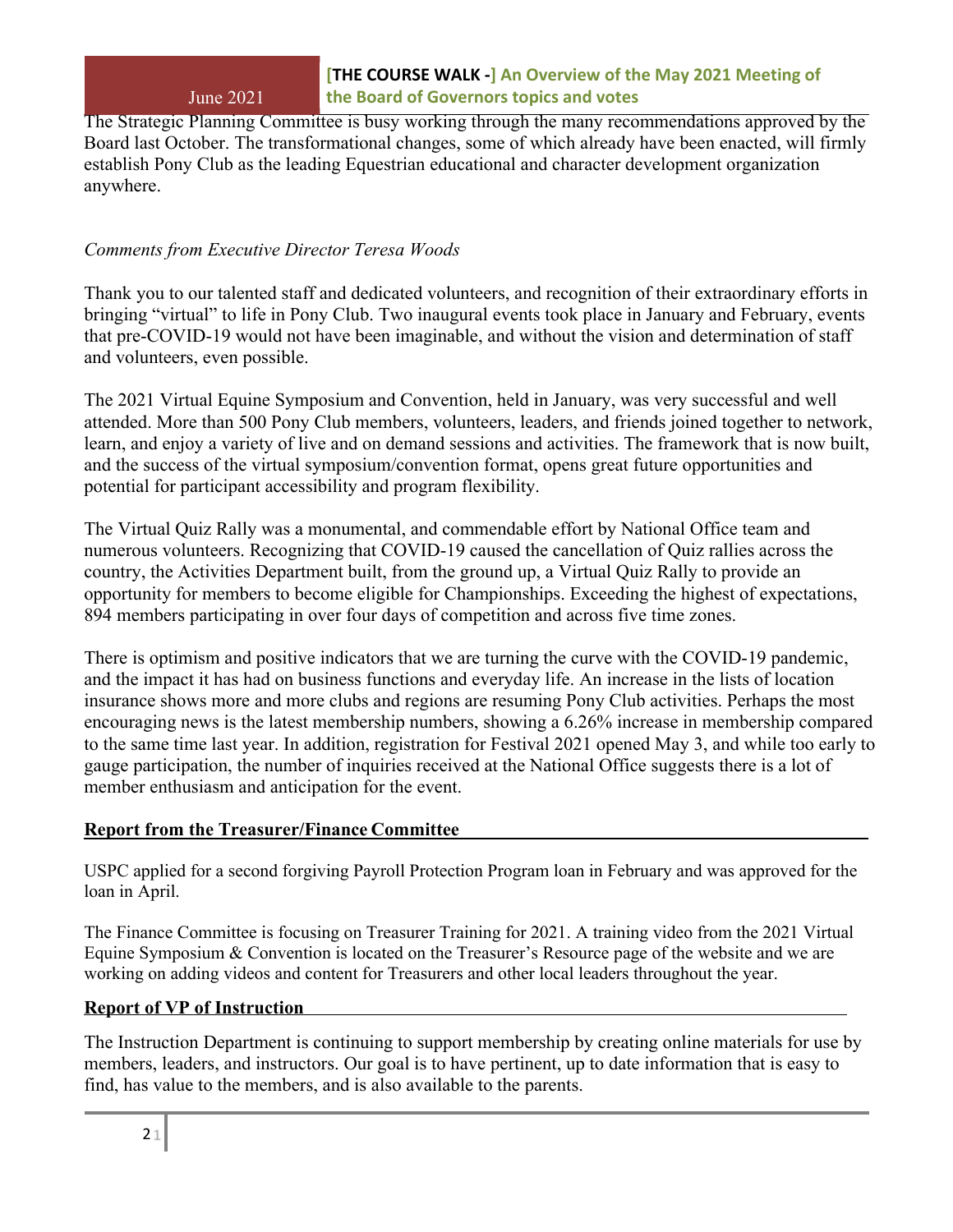The Instruction Department is working with the Activities and Marketing & Communications Departments for a fun and successful Festival 2021.

There are many projects in the works, from the National Testing Curriculum Committee; Horse Management Committee; and the D-1 through C-2 Committee; which will add value to the offerings available on the website to aid members and leaders in advancing their horse care knowledge.

Visiting Instruction Committee – The program has been cancelled for 2021. The committee is hopeful to start the program again in 2022.

The National Youth Congress Committee – The committee provided videos and content for the National Youth Congress/Academy of Achievement for the 2021 virtual Equine Symposium & Convention.

# **Report of VP of Activities**

The Board approved new Eventing Championships Eligibility Parameters which educe the burden of hosting an Eventing rally and streamline the eligibility process for members. The new parameters in additional to existing parameters are both in effect for the 2021 Championships year. Championships 2022 and future competitions will run according to the new Eventing rally and eligibility requirements. Updated documentation for 2022 will be available [here](https://www.ponyclub.org/Events/Championships/CompetitorInformation.aspx) following the closing of Championships 2021 entries. Members who earned eligibility under the prior parameters will still be eligible for Championships 2021.

The Virtual Quiz Rally was a huge success with significant volunteer and National Office Support. A total of 894 members competed over four days of competition. This allowed members to earn Championships' eligibility as many Quiz rallies were canceled due to COVID-19 restrictions. Additional competition dates will be added to offer members who could not participate in the early virtual rally the opportunity to attend Quiz Championships during Festival.

Championship's entries opened on May 3 and run through noon ET on Monday, June 28. This is the second time the new Championships entry process is being utilized, where regional leadership marks members as eligible and then the member (or parent) registers the member.

Festival 2021 will be held at the Kentucky Horse Park in Lexington, KY, July 19 – 26. A Gymkhana and Western Trail Invitational is being held in conjunction with the event.

The Activities Council is working on the newly restructured committees. Existing committee members can serve on one of the new committees. The new committee structure will be in place by the Activities Council call in July.

International Exchanges

- International Foxhunting Exchange Is the only in-person exchange currently planned for 2021, with USPC hosting the exchange in Aiken, SC, November 18-29, 2021.
- International Games Exchange Australia is planning to host the exchange in 2022.
- International Tetrathlon Exchange The 2020 exchange was cancelled. The next exchange will occur in 2022.
- $31$ • Virtual Dressage Exchange – The Pony Club International Alliance (PCIA) initiated a discussion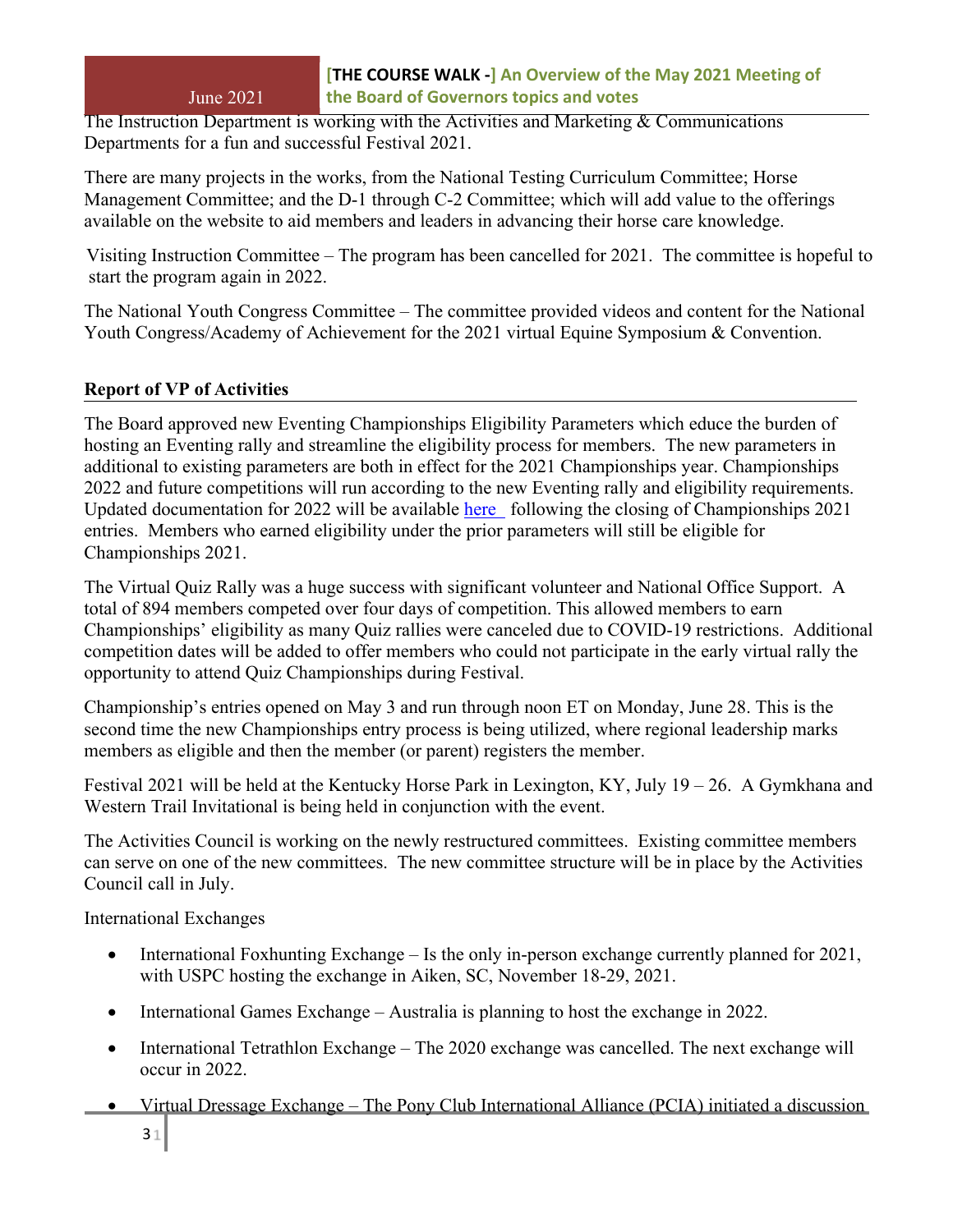for hosting a Virtual Dressage Exchange for interested countries (see PCIA report for more details).

## **Report of VP of Regional Administration**

Regional Administration will utilize internal online outreach as we provide leadership training in the months and years ahead. We are still determining the best way to facilitate meaningful opportunities as a supplement to preferred in-person training. Plans for virtual Leadership Training Outreach and for leadership events this summer during Festival and the 2022 Equine Symposium and Convention are underway.

The Membership Committee is the only remaining Committee of the former Regional Administration Council per Board approval of the Task Force recommendation from last fall. It is currently functioning as an "advice and sounding board" on membership topics to the VP of Regional Administration. The committee is reviewing its organization policy to determine how to best fit for the future.

#### **National Youth Board Report**

The following are our 2021 overarching goals:

- Increase USPC member engagement and interest.
- Continue to generate and develop new innovative and modern ideas.
- Connect with the USPC members at large.
- Maximize NYB recognition

The Marketing Committee is working to diversifying content posted on the NYB Facebook page and USPC Instagram by posting member spotlights, pin photos, pony of the month highlights, alumni successes, and NYB committee promotional engagement. Marketing will be gearing up in the coming months to promote Festival 2021 over the various social media platforms.

The Pin Promise Committee continues to receive monthly pin photos from members they take to our Pin Promise slack channel, which helps generate future #PinPromise and #PonyClubProud centric marketing content. Brooke DeCant, a member of the Pin Promise committee was able to attend the Land Rover Three-Day Event, where they were authorized by USPC to take photos of Pony Club Graduates in the 5\* event.

The Regional Youth Board (RYB) committee continues to update its page on the website with usable documents and information that is clear, concise, and up to date while making it more engaging and appealing to members. On May 7, the committee hosted an online Q&A live forum for regional youth boards around the country. The committee is thinking about having monthly live forums.

The Service Committee turned their efforts into individualized service projects due to the 2021 Equine Symposium & Convention being virtual due to the COVID-19 pandemic. The committee is planning a Festival Service Event, while will run alongside Festival 2021. The event will be conducted as a scavenger hunt, but with a twist. Instead of items or landmarks, the "hunt" will be to get to know the volunteers around the competitors during the Championships portion of Festival. Each competitor will have the opportunity to thank volunteers through small acts of service, or just a simple hello through the program.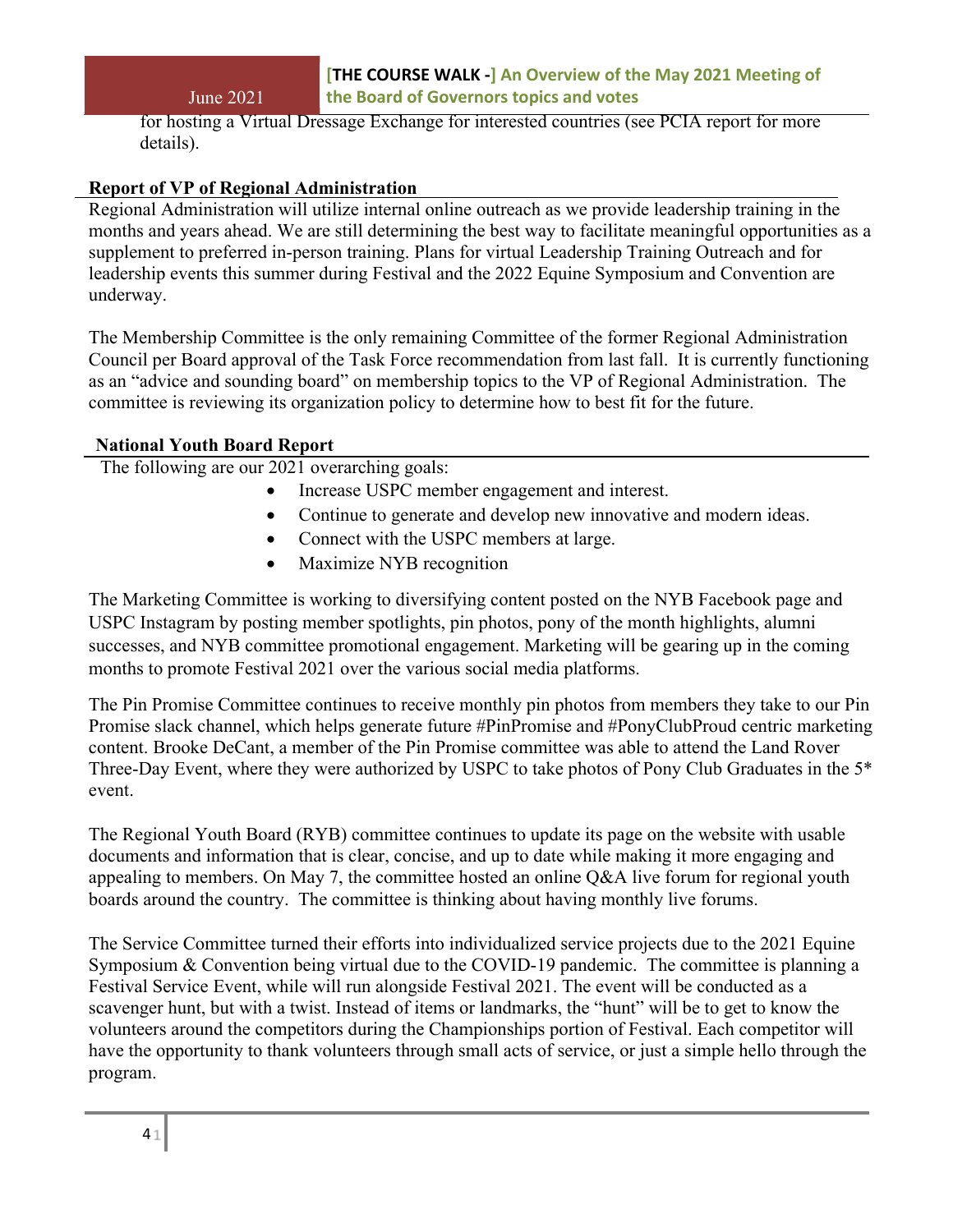The USPC Upper-Level Opportunities & Networking Facebook Group page for USPC related to Upper-Level opportunities, tips, information, and an inclusive environment where information can be exchanged, gained, and learned has 564 members as of May 2021. Posts are planned through a content calendar as well as open to anyone that has an interesting topic to bring up, all posts are approved and monitored by the NYB Advisor, NYB Chair, and Upper-Level Committee Chair.

The Equine Scholars Program is ready to be reviewed for approval by the Board of Governors.

# **Pony Club International Alliance (PCIA) Report**

The Pony Club (United Kingdom) - Plans to hold Championships over 10 days to allow them to occur in a COVID safe manner.

The Canadian Pony Club - The Covid restrictions and lockdown have really affected the Canadian Pony Club. They are trying to meet the membership in different ways. Virtual Programs have been a must with meeting this challenging time with virtual quiz and dressage.

New Zealand Pony Club - They have had a few mini-lockdowns only. Pony Club has continued throughout this time. National Dressage Championships occurred in January. They went paperless with scoring and results were immediately emailed to participants.

Pony Club Australia – They are planning for their National Championships in September. They have an active marketing campaign to attract members to rejoin as many did not due to COVID-19 lockdowns in the country.

Hong Kong Pony Club – Hong Kong recently came out of lockdown in April. All social distancing rules remain in force including the size of group gatherings to four people. HKPC did hold a socially distanced Easter Junior Camp for the younger members and a cross-country schooling for the older members. To make a dent in the backlog of efficiency tests they decided to allow the D and D plus to be assessed by their instructors during regular lessons. The C testing restricted the candidates into batches of four virtual competitions continue to attract a lot of entries from junior riders. Competitions include virtual dressage and a new virtual equitation jumping series.

The Irish Pony Club - Ireland just came out of a COVID-19 lockdown for the country. The Irish Pony Club has begun Pony Club meetings but is not having competitions at this time.

South African Pony Club – South Africa is currently on lockdown level one and all Pony Club activities have resumed. Branches have all health protocols in place (social distancing, sanitizing, mask worn except when riding). All rallies must have a Covid Compliance Officer in place. They ended the year with membership down 20% due to Covid. Testing down for the same reason.

PCIA Youth Council - A proposal for a PCIA youth council has been submitted for approval. The council is modeled after USPC's Youth Board and the Australian Pony Club Youth Council. The Youth Council will consist of 2 youth members from each country with one being appointed as the speaker. If approved the PCIA will use USPC National Youth Board's application.

Virtual Dressage Exchange - Will be held in June 2021. Elise McAuley, Hong Kong Pony Club;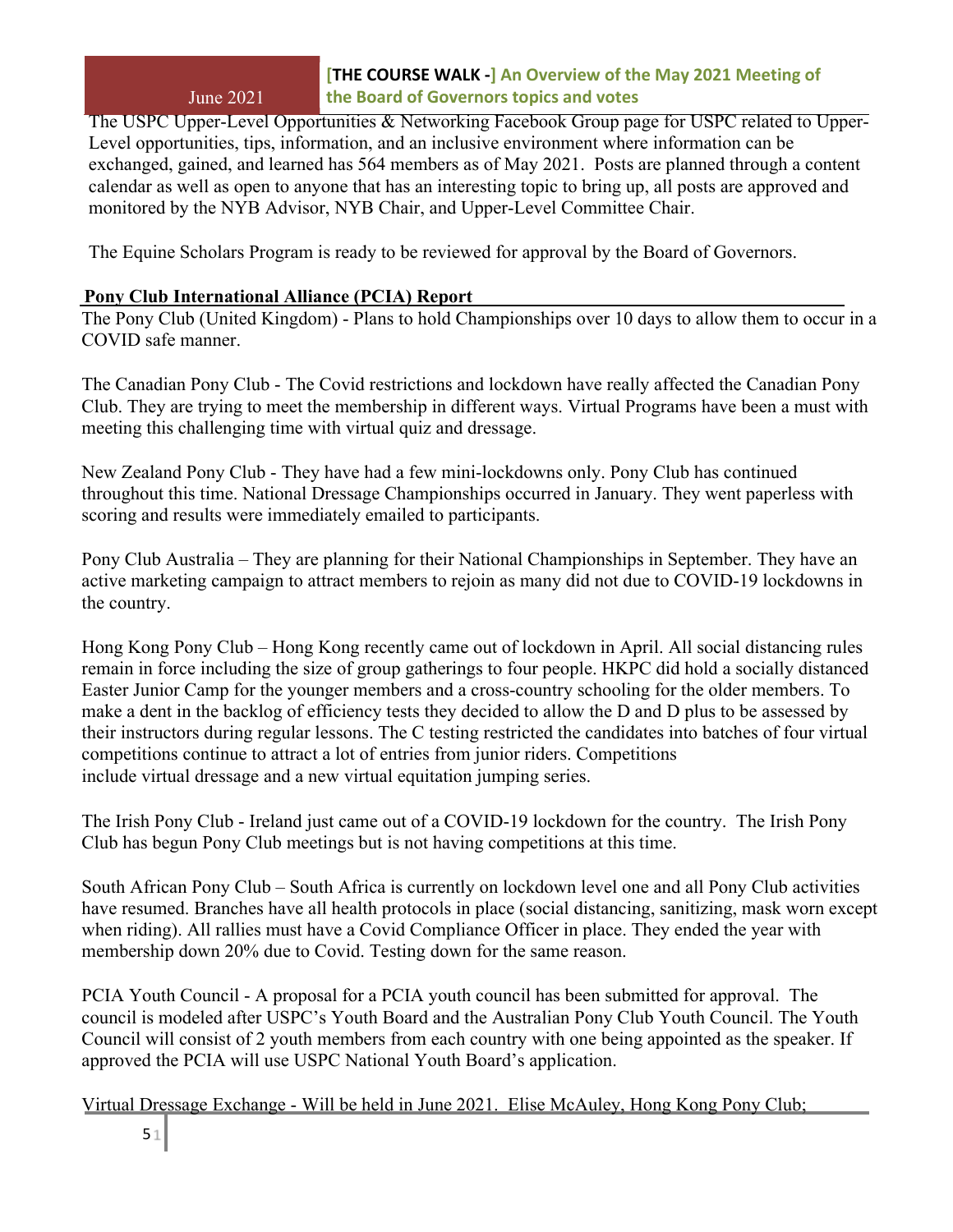Samantha Jones New Zealand Pony Club, and Sue Smith have been working together to create a fun exchange to include more members from each country. Videos will be submitted and four members from each age group will be drawn for the final competition of five classes.

Inter-Pacific Exchange - Is currently scheduled for January 2022. This might change as some countries are still in lockdown from COVID-19.

## **Board Committee Highlights**

#### **Safety:**

An article on Incident Reporting will be in the next issue of *Discover USPC.* 

## **Strategic Planning:**

The committee reviewed USPC's current mission statement and Vision. USPC's mission should reflect the current state of USPC, and the vision should reflect where USPC should be. The Board approved USPC's new Mission Statement as follows:

*The United States Pony Clubs, Inc. is an educational organization which builds the foundations of teamwork and sportsmanship through riding, mounted sports, care of horses and ponies, while developing and enhancing leadership, confidence, responsibility, and a sense of community in its youth and adult members.*

## **Marketing & Communications:**

A branding guide has been established and the USPC logo has been reviewed so that colors accurately match the policy color Pantone 280. Updated embroidery thread recommendations will be published on the Leaders / Promote Pony Club page so that leaders will have specific threads to reference for USPC colors.

*Discover USPC* is the new trademarked name of the official publication for USPC.

Shop Pony Club – the online catalog has had some updates featuring new products and photos. A Subscription Box program will be starting just in time for Festival 2021, with plans for theme boxes to continue throughout the year.

#### **Development**:

The 2021 Annual Fund goal is \$248,700, as of April we have raised \$46,264.

USPC Heritage Society - The USPC Heritage Society recognizes those individuals who have made provisions for Pony Club through their estate plans. One of our goals for 2021 is to raise awareness of and increase the number of members in The Heritage Society.

USPC College Scholarships – We received 24 applications and will notify the recipients by June  $30<sup>th</sup>$ .

#### **Governance:**

The committee continues to review all policies to simplify and clarify the following – what are policies, what are procedures, and what can be eliminated.

The following policies, procedures and resolutions have been revised: